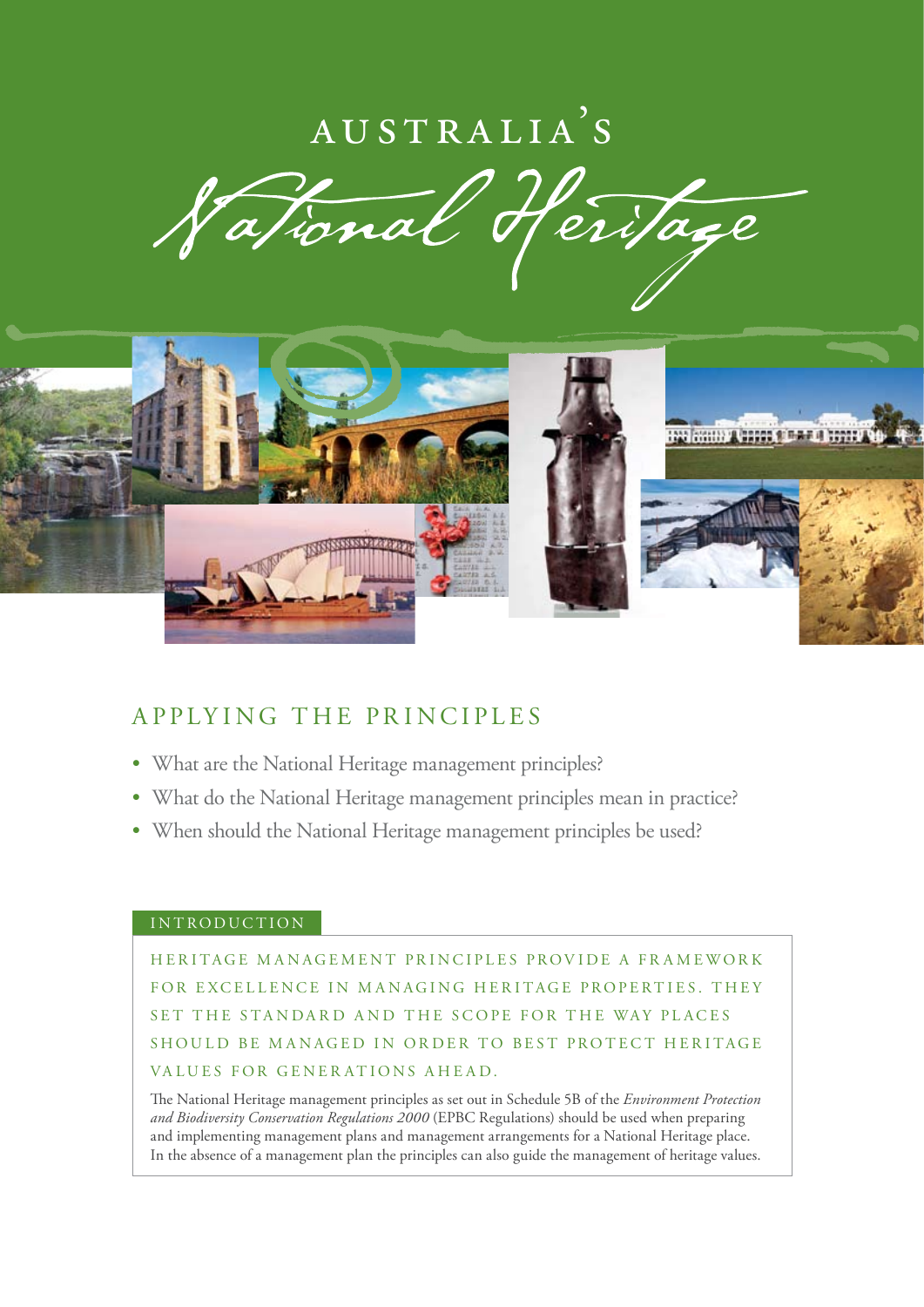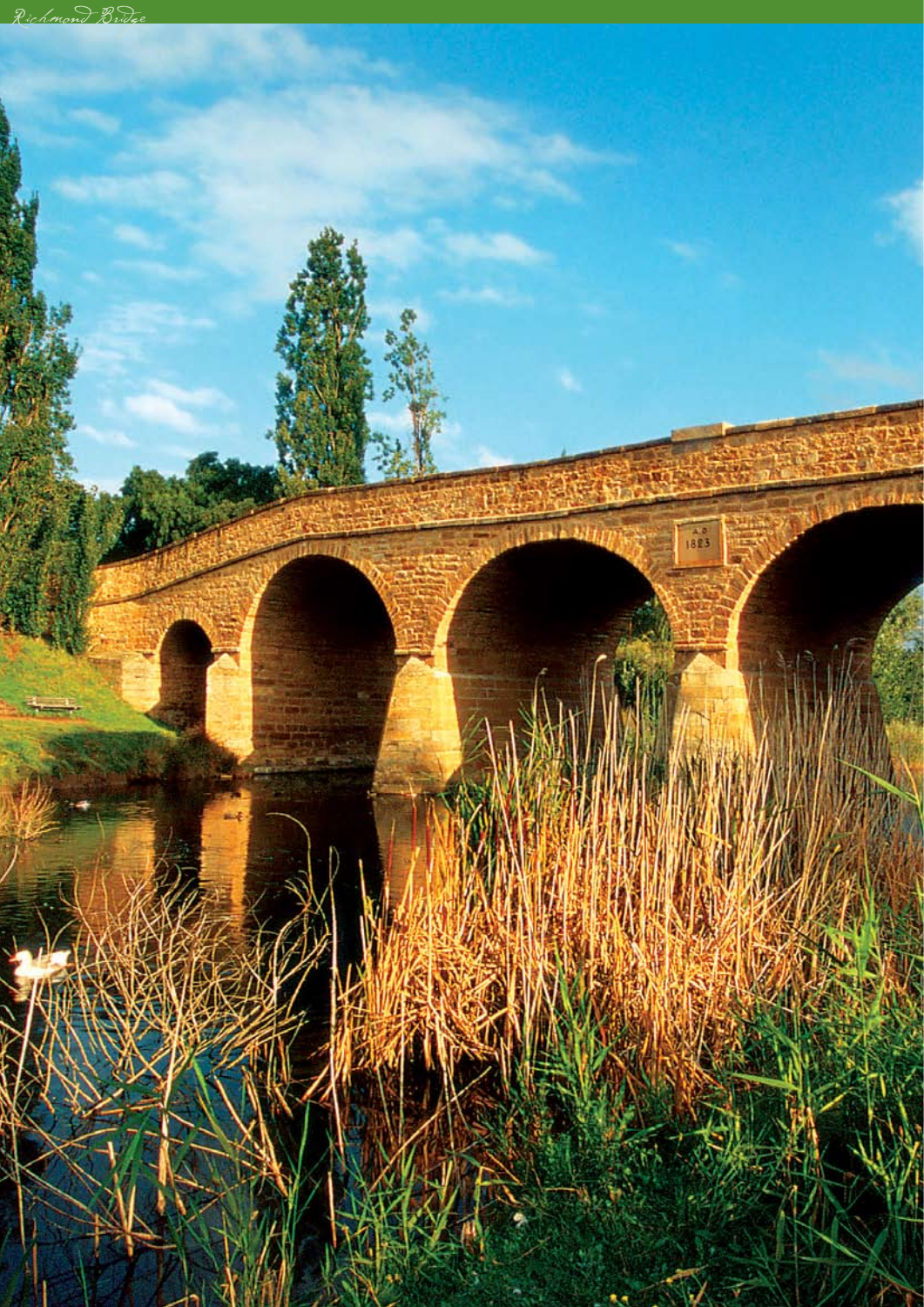#### **What are the National Heritage management principles?**

The National Heritage management principles are set out in the Regulations (Schedule 5B) of the *Environment Protection and Biodiversity Conservation Act 1999* (EPBC Act) and are as follows:

- 1. The objective in managing National Heritage places is to identify, protect, conserve, present and transmit, to all generations, their National Heritage values.
- 2. The management of National Heritage places should use the best available knowledge, skills and standards for those places, and include ongoing technical and community input to decisions and actions that may have a significant impact on their National Heritage values.
- 3. The management of National Heritage places should respect all heritage values of the place and seek to integrate, where appropriate, Commonwealth, state, territory and local government responsibilities for those places.
- 4. The management of National Heritage places should ensure that their use and presentation is consistent with the conservation of their National Heritage values.
- 5. The management of National Heritage places should make timely and appropriate provisions for community involvement, especially by people who:
	- a) Have a particular interest in, or associations with, the place; and
	- b) May be affected by the management of the place.
- 6. Indigenous people are the primary source of information on the value of their heritage. The active participation of Indigenous people in identification, assessment and management is integral to the effective protection of Indigenous heritage values.

7

7. The management of National Heritage places should provide for regular monitoring, review and reporting on the conservation of National Heritage values.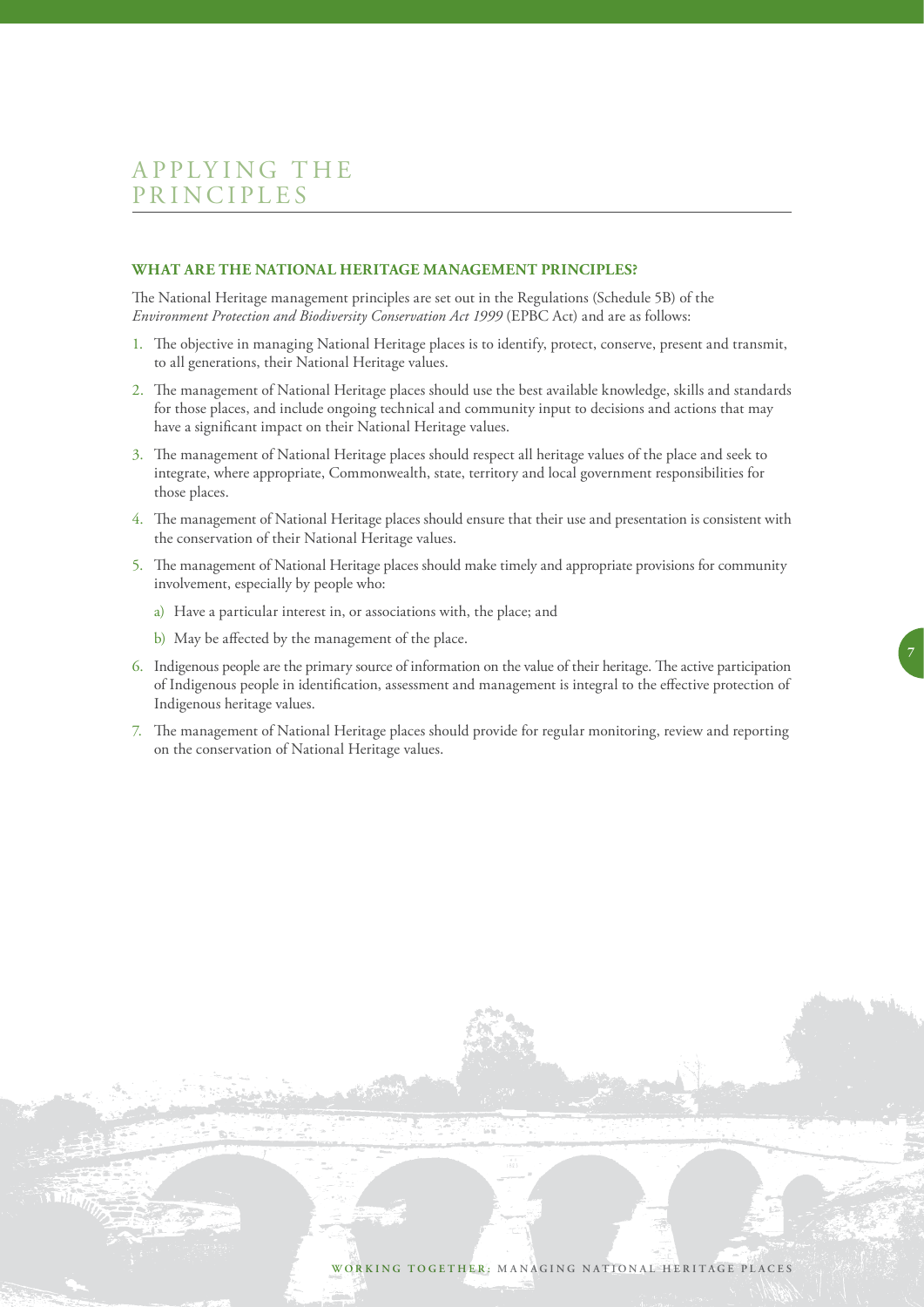#### **What do the National Heritage management principles mean in practice?**

**How to manage a National Heritage place** 

**in accordance with the principles**

#### **National Heritage management principles**

 $\overline{\phantom{a}}$ 

| Principle 1 explains what is trying to be achieved in the<br>management of National Heritage places.                                                                                                                                                                                                                                                                                                                                                                                                                                                                                                                                                                                                                                                                                                                                                                                                                                                                                                                                                  |
|-------------------------------------------------------------------------------------------------------------------------------------------------------------------------------------------------------------------------------------------------------------------------------------------------------------------------------------------------------------------------------------------------------------------------------------------------------------------------------------------------------------------------------------------------------------------------------------------------------------------------------------------------------------------------------------------------------------------------------------------------------------------------------------------------------------------------------------------------------------------------------------------------------------------------------------------------------------------------------------------------------------------------------------------------------|
| Effective management of heritage places requires a clear<br>understanding of the heritage values. Managers and owners of<br>National Heritage places need to appreciate why the place is<br>important in the nation's history and its ongoing significance to the<br>Australian community. The National Heritage values have been<br>formally assessed as part of the listing process and are as stated in<br>the official values table for the place. The official values table should<br>be used whenever you are asked for the National Heritage values.<br>However, this does not preclude the identification of potential<br>new National Heritage values or other values (see Principle 3).                                                                                                                                                                                                                                                                                                                                                     |
| Having a good comprehension of the National Heritage values<br>will enable place owners and managers to develop an overall<br>framework for long term conservation and protection. The<br>best way of achieving this is to develop a management plan<br>that broadly applies the framework outlined in the following<br>section (Developing management plans). The recommended<br>framework for a management plan provided in this publication<br>has been developed using best practice standards. Adopting this<br>recommended framework will contribute to the implementation<br>of the National Heritage management principles. The success of<br>a management plan is reliant on timely implementation. Once<br>developed, the management plan should become part of the day-<br>to-day management and decision-making processes for the place.                                                                                                                                                                                                  |
| Principle 2 is about the skills and standards required<br>to manage National Heritage places, which includes<br>seeking expert advice and consulting with the community,<br>particularly in relation to Indigenous places.<br>To better understand how to manage heritage values, including<br>natural, Indigenous and historic values the owner/manager may draw<br>on the objectives of the heritage provisions of the EPBC Act and<br>Regulations, and industry standards and methodologies included<br>in documents such as The Burra Charter: The Australia ICOMOS<br>Charter for Places of Cultural Significance 1999, the Australian Natural<br>Heritage Charter, Ask First: A guide to respecting Indigenous heritage<br>places and values 2002 and Significance - A Guide to Assessing the<br>Significance of Cultural Heritage Objects and Collections 2001.<br>These are available at:<br>$\vee$ www.heritage.gov.au<br>The owner/manager should also refer to state and territory<br>management publications and other management guides. |
|                                                                                                                                                                                                                                                                                                                                                                                                                                                                                                                                                                                                                                                                                                                                                                                                                                                                                                                                                                                                                                                       |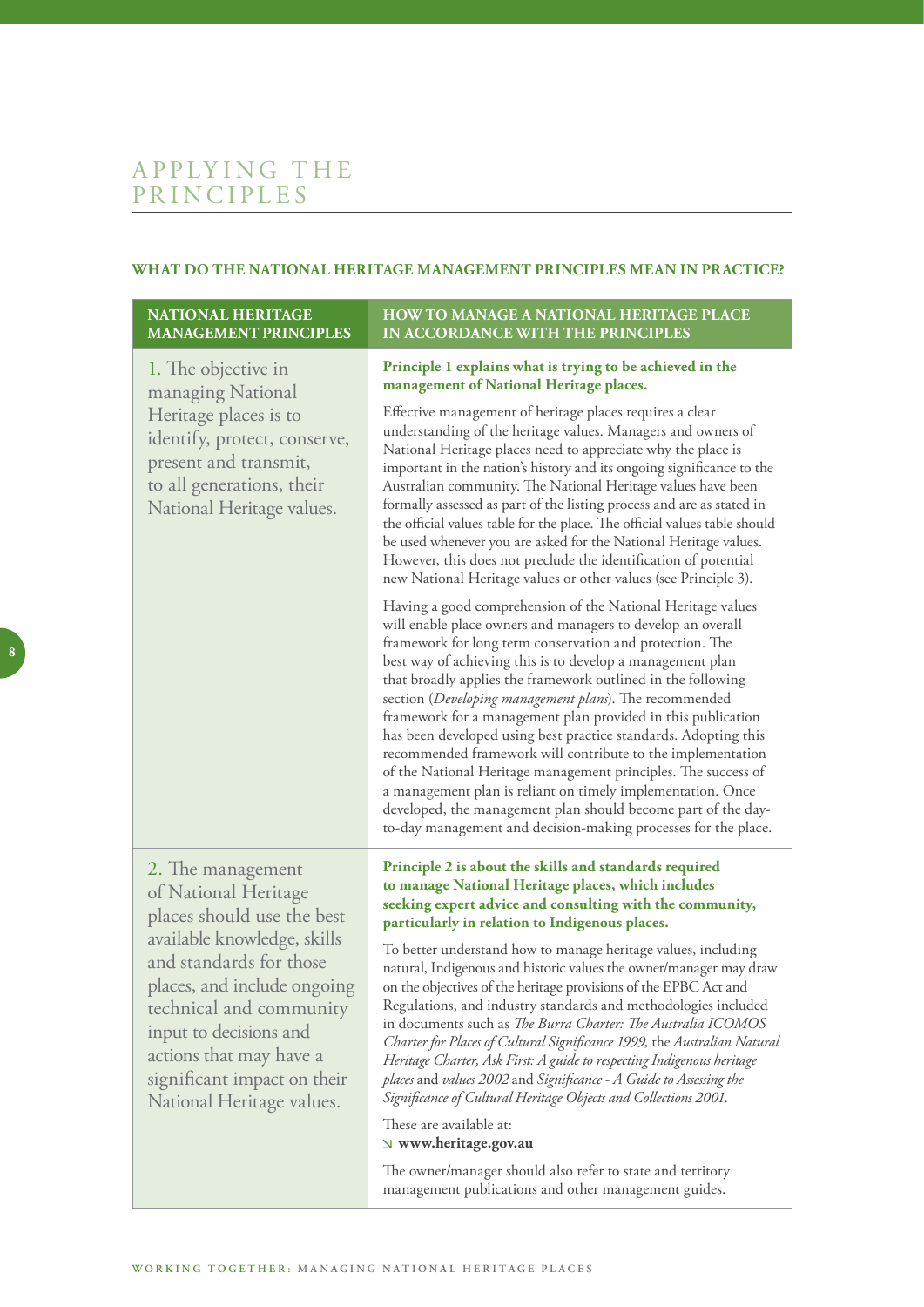#### **National Heritage management principles**

3. The management of National Heritage places should respect all heritage values of the place and seek to integrate, where appropriate, Commonwealth, State, Territory and local government responsibilities for those places.

#### **How to manage a National Heritage place in accordance with the principles**

**Principle 3 is about managing the National Heritage values of a place while recognising that there may be existing state/ territory or local requirements for heritage management. The National Heritage values are as stated in the official values table for each place.** 

Research should be conducted to identify if the place has heritage values at any other level of statutory responsibility. This should include a search of the following:

#### *National*

National and Commonwealth Heritage places are found in the Australian Heritage Database which can be accessed from:  **www.environment.gov.au/cgi-bin/ahdb/search.pl** 

A check should also be made to confirm whether there are any matters of national environmental significance (NES) which need to be considered. Seven matters of NES are specifically referred to in the EPBC Act. A National Heritage place is one of these. All places of NES can be identified using the map, co-ordinate or Local Government search options from:

 $\overline{9}$ 

#### **www.environment.gov.au/erin/ert/epbc/index.html**

#### *State, territory and local*

Conduct a search of the following:

- State and territory heritage lists (links to all states and territory statutory lists can be accessed from:  **www.environment.gov.au/heritage/index.html**;
- Indigenous heritage registers in your state (these are generally maintained by either a state Indigenous agency or a national park/conservation agency);
- Protected species listings for flora and fauna for each state and territory can be accessed from:

**www.environment.gov.au/biodiversity/threatened/index.html**; and

• Planning instruments with heritage provisions and controls such as Local Environment Plans (LEPs), Regional Environment Plans (REPs), Master Plans, Development Control Plans (DCPs) and Heritage Overlays etc.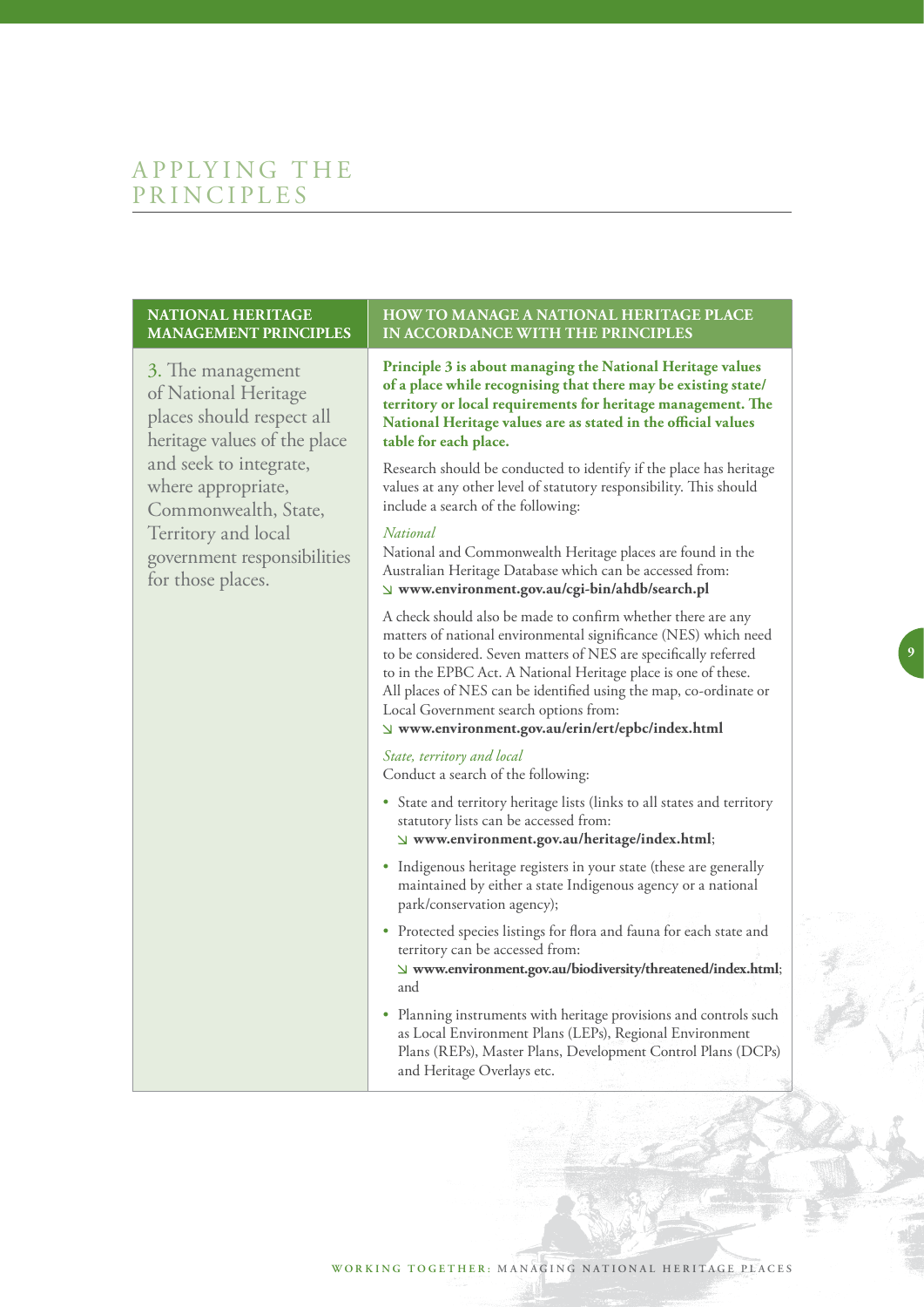# APPLYING TH PR I N C I PL E S

| <b>NATIONAL HERITAGE</b><br><b>MANAGEMENT PRINCIPLES</b> | HOW TO MANAGE A NATIONAL HERITAGE PLACE<br>IN ACCORDANCE WITH THE PRINCIPLES                                                                                                                                                                                                                                                                                                                                                                                                                                                                                                                                                                                                               |
|----------------------------------------------------------|--------------------------------------------------------------------------------------------------------------------------------------------------------------------------------------------------------------------------------------------------------------------------------------------------------------------------------------------------------------------------------------------------------------------------------------------------------------------------------------------------------------------------------------------------------------------------------------------------------------------------------------------------------------------------------------------|
| 3. (continued from<br>previous page)                     | Inclusion of a National Heritage place on one or more of the<br>above statutory lists will require that the administrative systems,<br>processes and arrangements are incorporated into a management<br>plan for that place. It also involves working with all levels of<br>government to ensure that all heritage values are respected in any<br>decisions made about the place. This principle acknowledges that<br>National Heritage places are often already part of an existing<br>management regime with pre-existing requirements.                                                                                                                                                  |
|                                                          | Non-statutory heritage registers and lists should also be consulted<br>when developing a management plan for a National Heritage<br>place. A number of non-government organisations maintain<br>heritage databases which can be searched online or by calling<br>directly. These lists are generally maintained by professional<br>and community groups and are specific to a type of place.<br>Some examples of these groups and databases include:                                                                                                                                                                                                                                       |
|                                                          | • National Trust of Australia in each state and territory;                                                                                                                                                                                                                                                                                                                                                                                                                                                                                                                                                                                                                                 |
|                                                          | • Royal Australian Institute of Architects;                                                                                                                                                                                                                                                                                                                                                                                                                                                                                                                                                                                                                                                |
|                                                          | • Engineering Heritage Australia;                                                                                                                                                                                                                                                                                                                                                                                                                                                                                                                                                                                                                                                          |
|                                                          | Australian Institute of Landscape Architects; and<br>٠                                                                                                                                                                                                                                                                                                                                                                                                                                                                                                                                                                                                                                     |
|                                                          | National Shipwrecks database.<br>٠                                                                                                                                                                                                                                                                                                                                                                                                                                                                                                                                                                                                                                                         |
|                                                          | The management plan should be developed from an understanding<br>of the heritage management requirements of the EPBC Act and<br>any other heritage controls. Using a recognised and accepted<br>methodology, it should address how the requirements fit into the<br>existing overall management of the place. This includes on-ground<br>management and decision-making structures. Research conducted<br>during the preparation or review of a management plan may<br>identify potential additional national or other heritage values.<br>This information should be included in the management plan<br>with a recommendation outlining whether a formal re-assessment<br>is recommended. |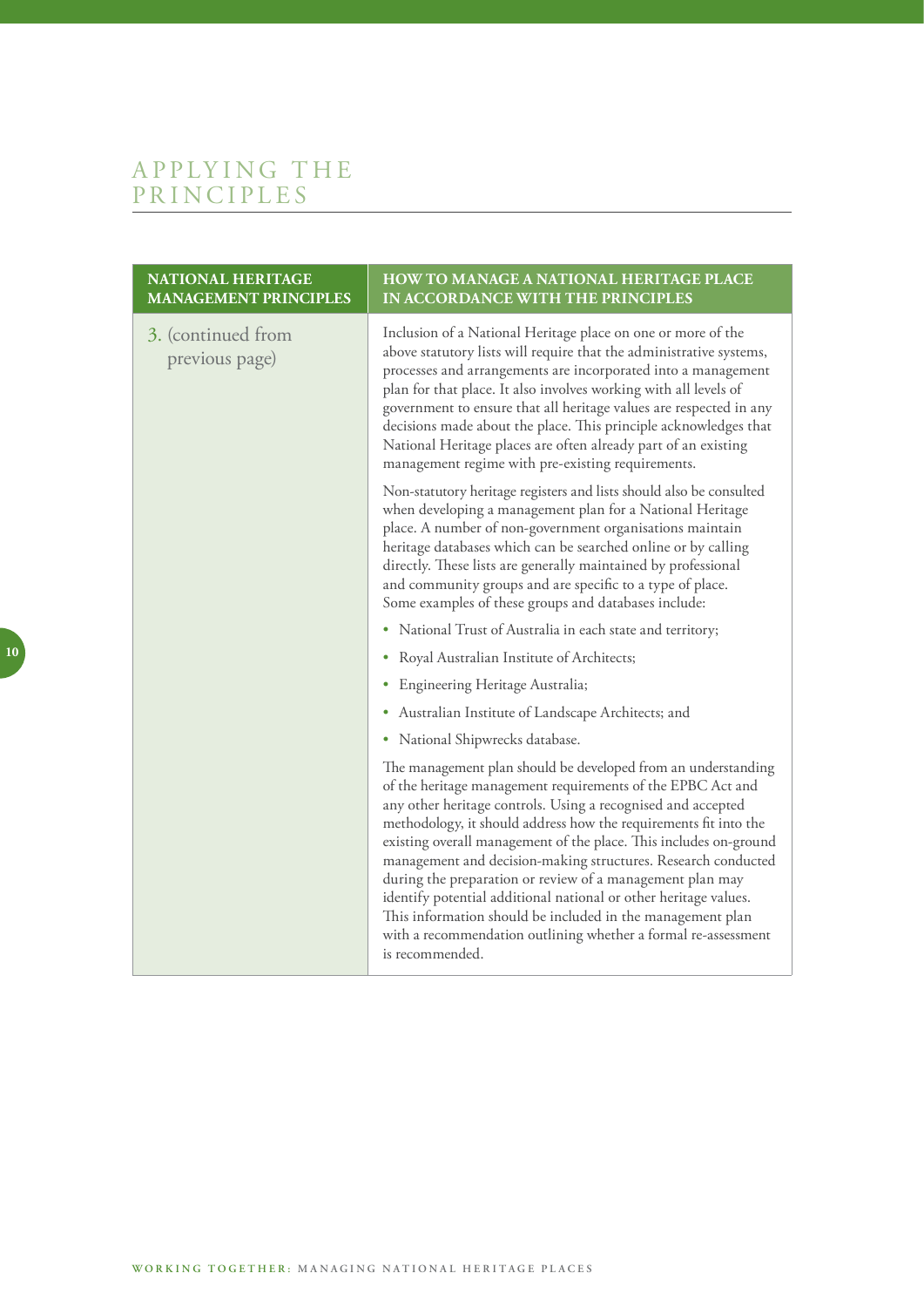# APPLYING TH PR I N C I PL E S

| <b>NATIONAL HERITAGE</b><br><b>MANAGEMENT PRINCIPLES</b>                                                                                                                             | <b>HOW TO MANAGE A NATIONAL HERITAGE PLACE</b><br>IN ACCORDANCE WITH THE PRINCIPLES                                                                                                                                                                                         |
|--------------------------------------------------------------------------------------------------------------------------------------------------------------------------------------|-----------------------------------------------------------------------------------------------------------------------------------------------------------------------------------------------------------------------------------------------------------------------------|
| 4. The management of<br>National Heritage places<br>should ensure that their<br>use and presentation<br>is consistent with the<br>conservation of their<br>National Heritage values. | Principle 4 is about how the place is used and how it is<br>presented to the public. Use and presentation should<br>not have an adverse impact on heritage values.<br>In developing a management plan, the owner/manager<br>should identify:                                |
|                                                                                                                                                                                      | • How the National Heritage place is used, and any proposed<br>changes to the use of the place. Proposed changes may include<br>disposal of the property, subdivision or re-development;                                                                                    |
|                                                                                                                                                                                      | • How the place is interpreted and how it will be presented to and<br>accessed by the public, ensuring that proposals are sympathetic<br>to and/or appropriate for the heritage values of the place;                                                                        |
|                                                                                                                                                                                      | • Any known or anticipated pressures on the National Heritage<br>values of the place, taking into consideration current and future<br>threats including those that originate outside the place; and                                                                         |
|                                                                                                                                                                                      | • Any constraints on the management of the place, including<br>operational requirements that may affect its National<br>Heritage values.                                                                                                                                    |
|                                                                                                                                                                                      | Identifying and describing these factors will ensure the conservation<br>of heritage values by assisting with the development of policies that<br>co-ordinate heritage management obligations, interpretation, access<br>and operational requirements.                      |
| 5. The management of<br>National Heritage places<br>should make timely and<br>appropriate provisions for<br>community involvement,<br>especially by people who:                      | Principle 5 is about involving the community in decisions<br>affecting the place. This is usually achieved via the consultation<br>phase of a management plan but can also occur as part of the<br><b>EPBC</b> Act referral process.                                        |
|                                                                                                                                                                                      | In developing a management plan for a National Heritage place,<br>the owner/manager should seek to identify and involve the people<br>or groups who have an association with it.                                                                                            |
| a) Have a particular interest<br>in, or associations with,<br>the place; and                                                                                                         | It is important to involve stakeholders in formal consultation<br>processes to inform them about management decisions and policies<br>for the place. Consultation and liaison can help ensure that all<br>important issues are considered in management and that protection |
| b) May be affected<br>by the management<br>of the place.                                                                                                                             | and conservation of the heritage values is achieved.                                                                                                                                                                                                                        |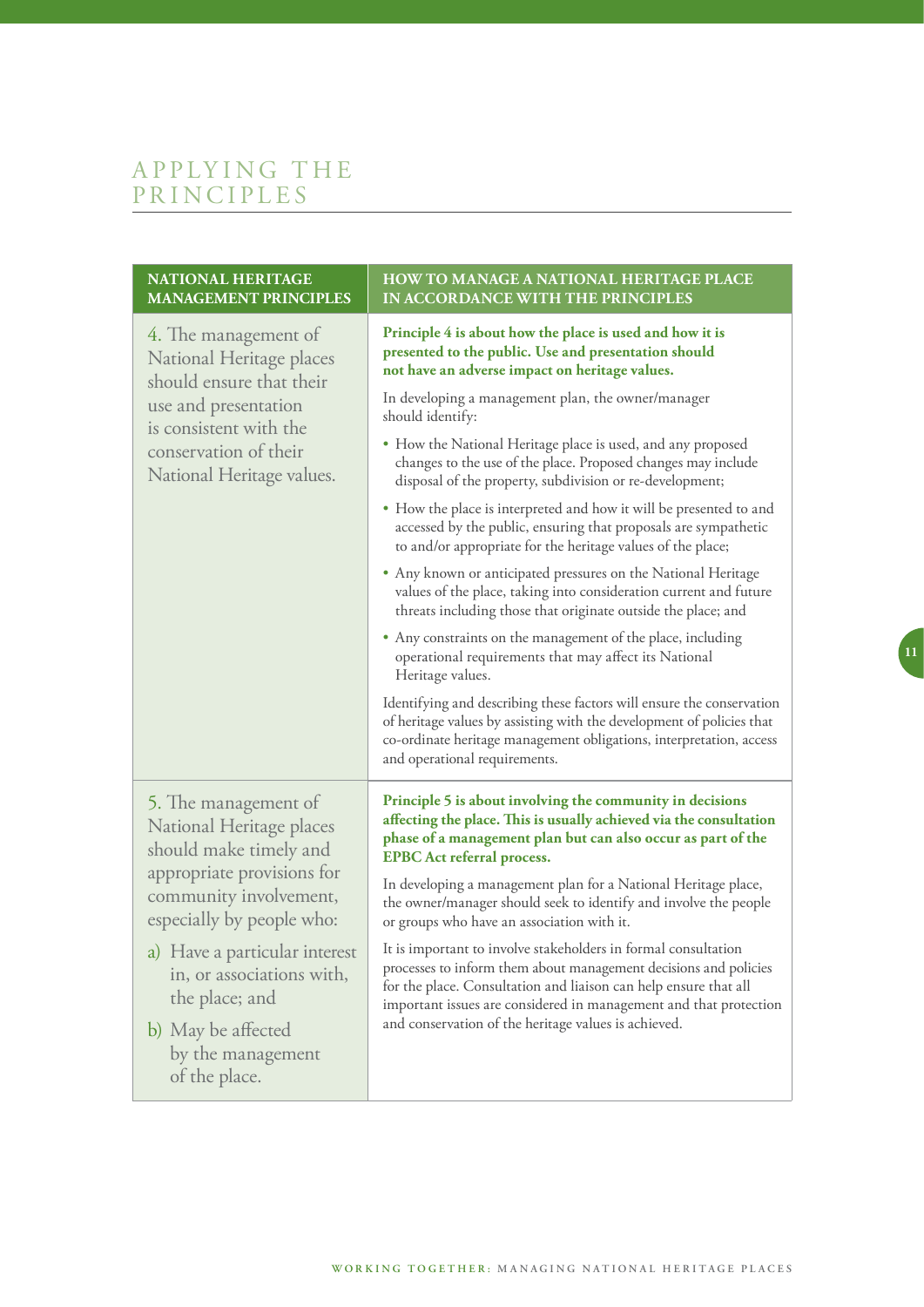#### **National Heritage management principles**

6. Indigenous people are the primary source of information on the value of their heritage. The active participation of Indigenous people in identification, assessment and management is integral to the effective protection of Indigenous heritage values. **Principle 6 establishes that the best way to understand and to manage Indigenous heritage values is to involve the traditional owners and other relevant Indigenous people with rights and interests in the place.** In developing a management plan for a National Heritage place, the owner/manager should seek to involve and facilitate consultation with Indigenous people, particularly for the management of places that have, or for the identification and assessment of places that potentially have, heritage values of significance to Indigenous people. Where relevant, management policies to ensure access for Indigenous people to maintain traditional practices, including caring for country, should be developed and implemented. Policies relating to accessing places or sites with Indigenous heritage values, including access for the general public, should be developed in consultation with relevant Indigenous people. An investigation of the Native Title status of the place is recommended. Further information can be obtained from the National Native Title Tribunal at:  **www.nntt.gov.au/Pages/default.aspx** or by telephoning 1800 640 501. The publication *Ask First: A guide to respecting Indigenous heritage places and values*, developed by the former Australian Heritage Commission in 2002, is also a useful resource. 7. The management of National Heritage places should provide for regular monitoring, review and reporting on the conservation of National Heritage values. **Principle 7 is about ensuring that a system of regular review, reporting and accountability is in place through a regular revision of the management plan.** In the day-to-day management of the place and in developing a management plan, appropriate monitoring procedures should be prepared for reporting on the condition and protection of the National Heritage place. This may involve establishing baseline information about: • The condition of those elements that represent heritage values; • The maintenance of the place; and • All actions that could impact on the place. A heritage register or database established to record all actions and changes affecting the place may be the most effective means of compiling this information.

**How to manage a National Heritage place** 

**in accordance with the principles**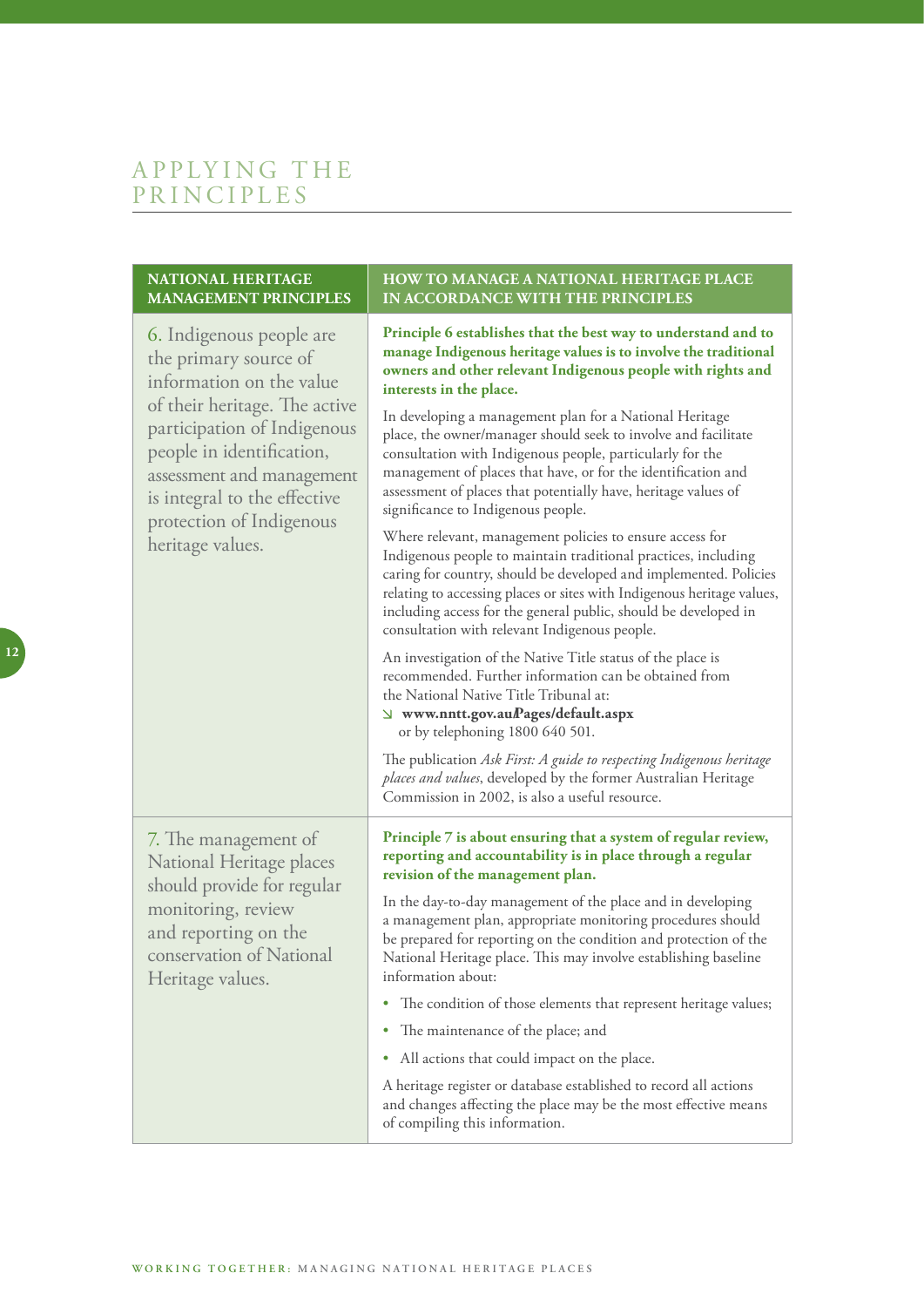#### **When should the National Heritage management principles be used?**

These principles should be used when preparing, implementing and reviewing management plans. In the absence of a management plan, they should guide the management of heritage values of a place.

Where a National Heritage place is owned by the Commonwealth, the agency responsible is required to manage the place in accordance with the National Heritage management principles.

For other owners, the Commonwealth Government will use its best endeavours to assist place managers and owners to reflect the National Heritage management principles in a management plan and existing management practices.

The information provided above has been prepared to assist the owners and managers of NHL places to understand the expectations of the Australian Government once a place is included in the NHL. It should not be used as a substitute for a direct reference to the applicable legislation. **13**

June 2008

**THE OF BLUE**